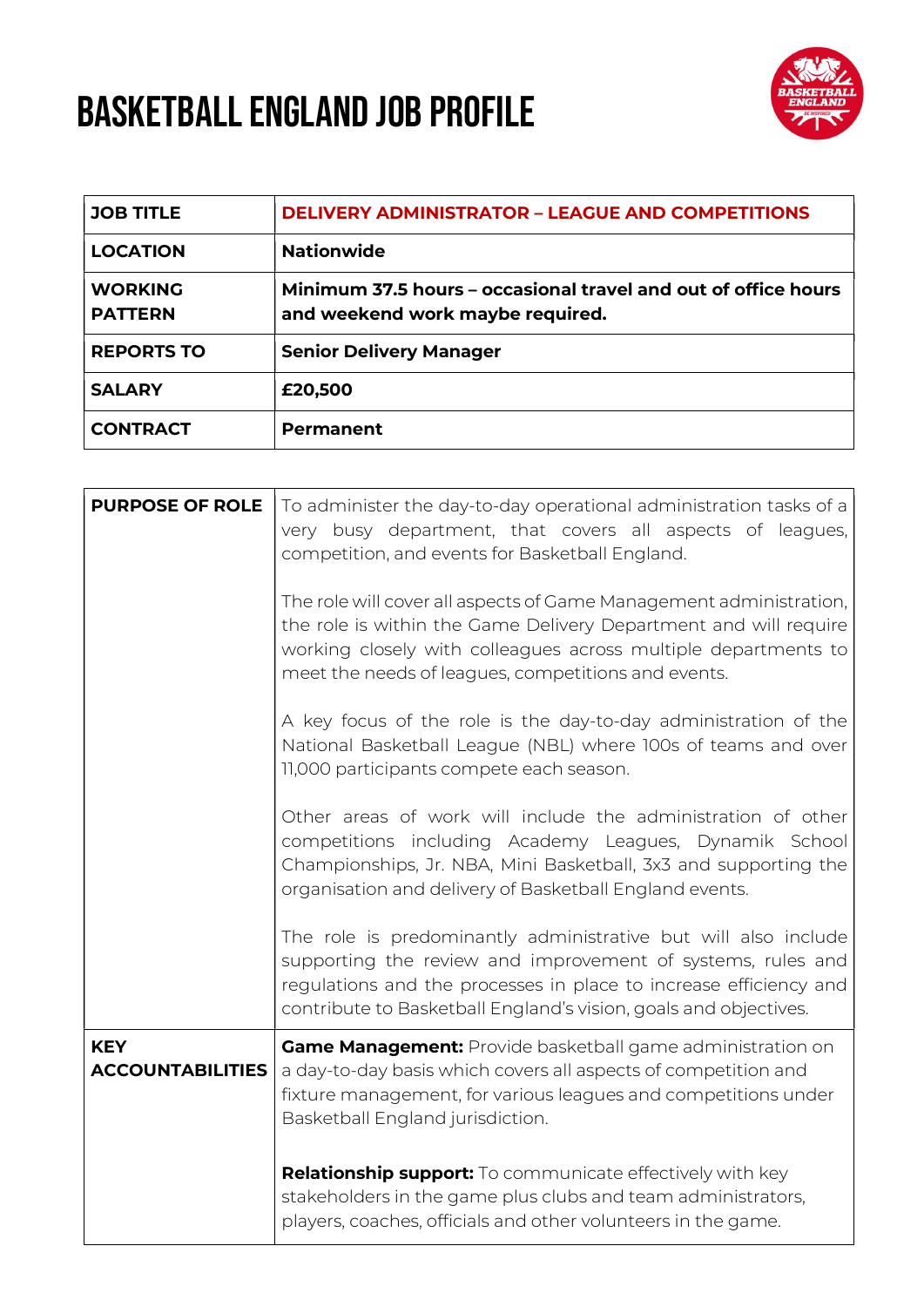|                                               | Membership and licensing administration: Provide key<br>administrative duties during the season for licencing of<br>participants for various leagues and competitions, plus support<br>with FIBA player administration.                                                                                         |
|-----------------------------------------------|-----------------------------------------------------------------------------------------------------------------------------------------------------------------------------------------------------------------------------------------------------------------------------------------------------------------|
|                                               | <b>Administrative Services:</b> Provide daily efficient and effective<br>administrative support for this department and the organisation<br>where required. This includes being accessible on email and<br>phone calls throughout the day.                                                                      |
|                                               | <b>Complaints Management:</b> Manage Game type customer queries<br>and complaints in line with internal policies.                                                                                                                                                                                               |
|                                               | <b>Event support:</b> Provide administrative support for the<br>organisation and delivery of all Basketball England events across<br>the various areas of the business.                                                                                                                                         |
| <b>OPERATIONAL</b><br><b>ACCOUNTABILITIES</b> | Project Administration Delivery: deliver on time, administrative<br>projects where required.                                                                                                                                                                                                                    |
|                                               | Operational Processes, Systems & Tools: ensure efficient and<br>effective services internally and externally. for leagues, competition<br>and events.                                                                                                                                                           |
|                                               | <b>Governance, Risk &amp; Compliance:</b> abide by all of Basketball<br>England's rules, regulations, and policies (Including but not limited<br>to, Equal Opportunities & Equity Policy; Safeguarding Policy; Code<br>of Ethics & Conduct; Anti-Doping, Anti-Betting, Anti-Corruption and<br>Confidentiality). |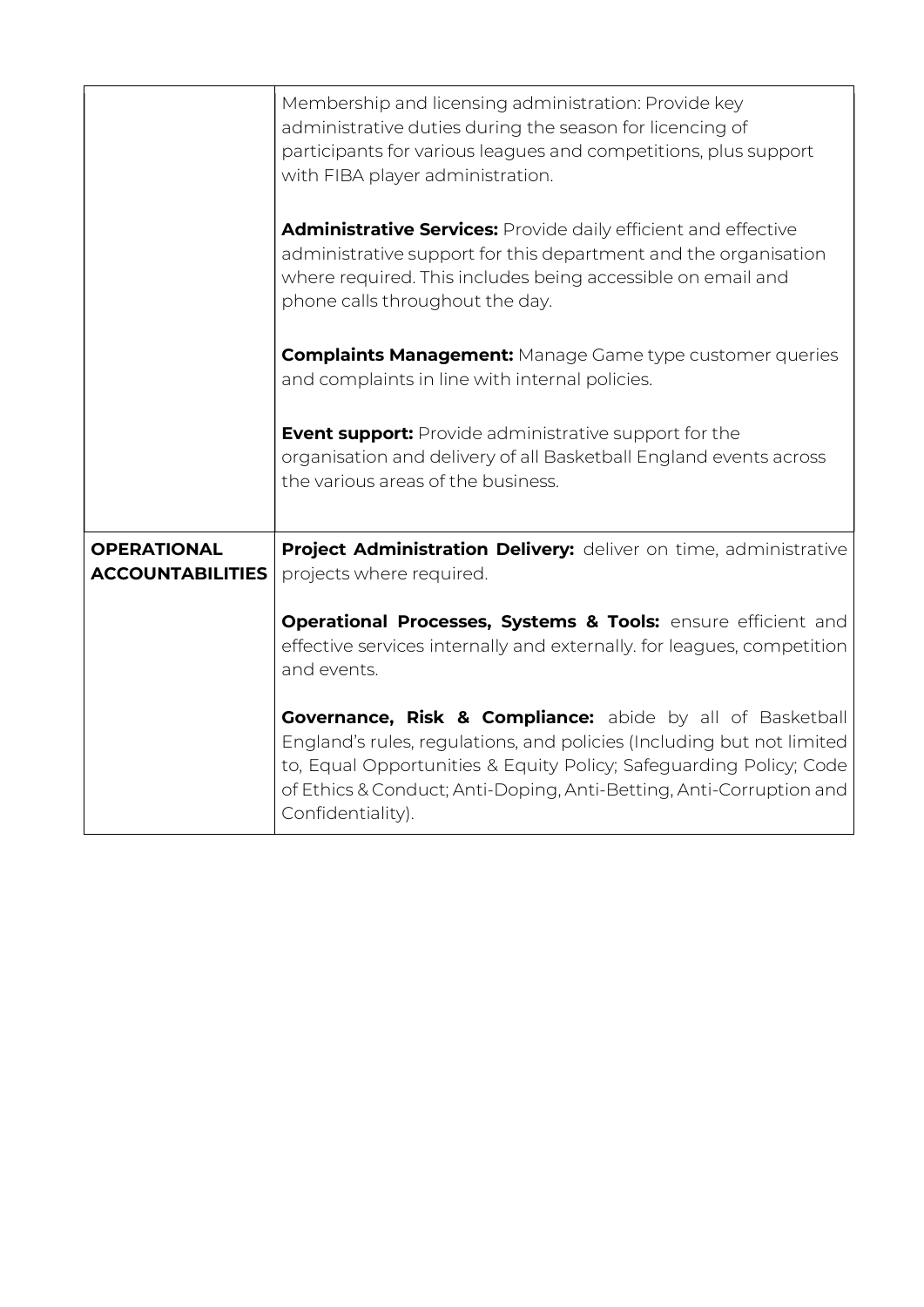## ROLE REQUIREMENTS

| <b>EXPERIENCE,</b>     | <b>Qualifications:</b>                                                                                                                  |
|------------------------|-----------------------------------------------------------------------------------------------------------------------------------------|
| <b>KNOWLEDGE &amp;</b> | A degree in a relevant subject or compensating work experience in a                                                                     |
| <b>SKILLS</b>          | relevant, related field.                                                                                                                |
|                        |                                                                                                                                         |
|                        | <b>Experience:</b>                                                                                                                      |
|                        | Demonstrable experience of:                                                                                                             |
|                        | <b>Game Management:</b> previous experience with daily league,                                                                          |
|                        | competition, and event administration.                                                                                                  |
|                        | <b>Membership licencing:</b> A good understanding of BE player<br>$\bullet$                                                             |
|                        | licencing, eligibility and understanding of FIBA processes.                                                                             |
|                        | <b>Customer service:</b> Excellent communication skills, can                                                                            |
|                        | communicate effectively through email and on telephone                                                                                  |
|                        | conversations. Dealing with customers and BE members on a                                                                               |
|                        | day-to-day basis for all aspects of the Game Department.<br><b>Resolution management:</b> Previous experience of resolving<br>$\bullet$ |
|                        | issues in the first instance and understands how to escalate                                                                            |
|                        | matters further.                                                                                                                        |
|                        | Policy adherence: Previous experience of following                                                                                      |
|                        | competition rules and regulations. Understands the importance                                                                           |
|                        | of rules and regulations, governance and policy adherence.                                                                              |
|                        | Stakeholder Management: Building trust and successful<br>$\bullet$                                                                      |
|                        | strong relationships, ensuring effective promotion of the                                                                               |
|                        | organisation.                                                                                                                           |
|                        | <b>Event experience:</b> working and supporting events                                                                                  |
|                        | <b>Personal Skills:</b>                                                                                                                 |
|                        | <b>Confident &amp; Motivated:</b> Confident with a high degree of self-                                                                 |
|                        | motivation and initiative.                                                                                                              |
|                        | <b>Mental Agility &amp; Initiative:</b> Excellent mental agility with the                                                               |
|                        | ability to use own initiative to self-organise, plan and work                                                                           |
|                        | effectively, taking account of daily changing and competing                                                                             |
|                        | strategic priorities.                                                                                                                   |
|                        | <b>Quality Work at Speed:</b> A proven ability to produce high<br>quality work and meet deadlines at speed and under pressure.          |
|                        | Teamwork: Ability to work as a member of a team, with an                                                                                |
|                        | understanding of what behaviours contribute to effective                                                                                |
|                        | teamwork.                                                                                                                               |
|                        | <b>Communications:</b> Excellent interpersonal and communication                                                                        |
|                        | skills, demonstrating an ability to communicate upwards to a                                                                            |
|                        | senior level and relate to a wide range of people and                                                                                   |
|                        | organisations in the right appropriate format.                                                                                          |
|                        | <b>Solution Development:</b> Ability to anticipate issues, problem<br>$\bullet$                                                         |
|                        | solve, manage ambiguity and make sound judgements on                                                                                    |